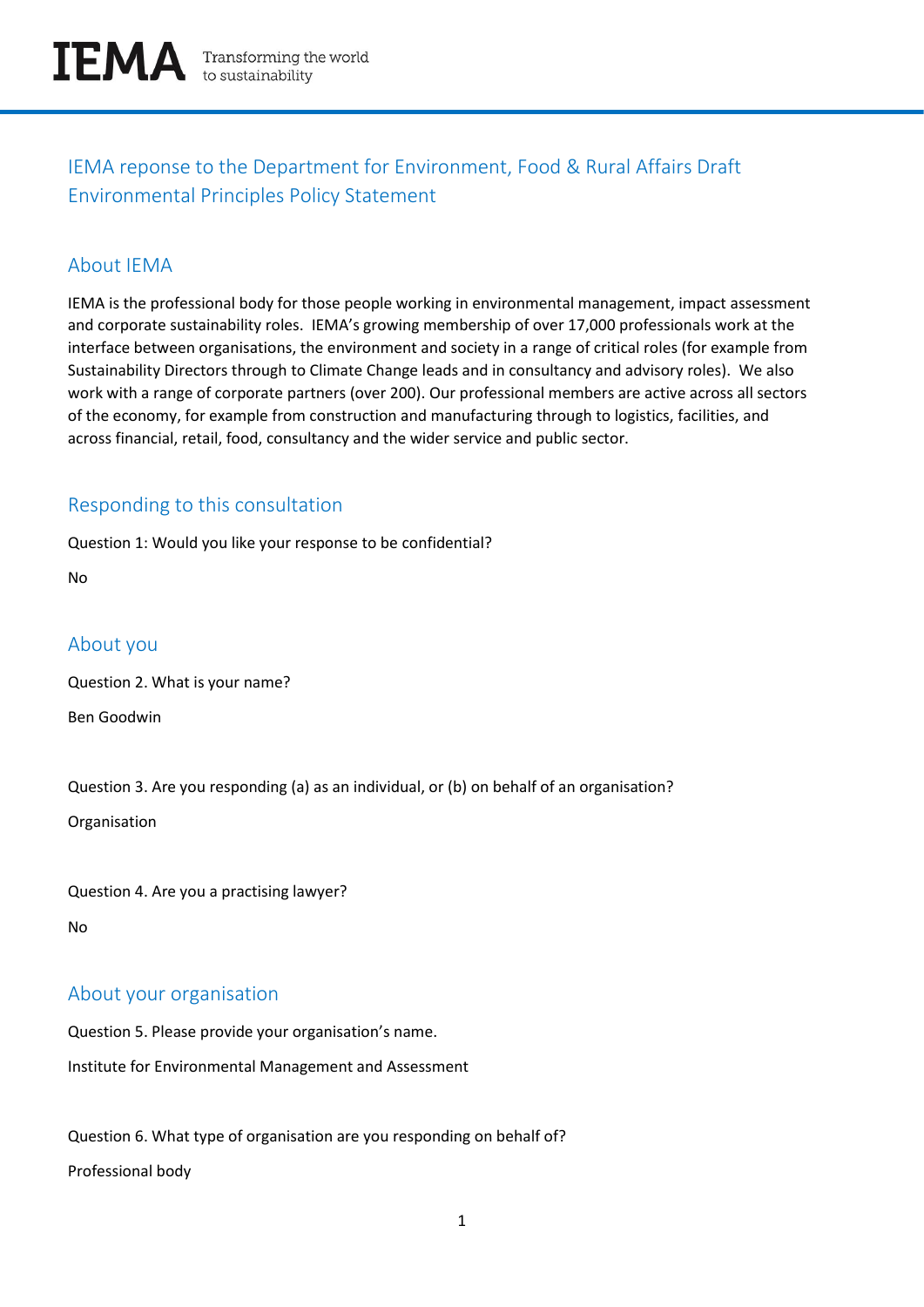# Interested parties

Question 7: What provision should be made in the rules regarding the role of interested parties in environmental review?

There should be adequate provision in the rules for interested parties to have a role in environmental review. However, this provision should not enable environmental review to be brought forward on an issue in circumstances whereby existing judicial review proceedings are already underway or a court decision has already been made.

Interested parties (and interveners – see Q8) need to be given sufficient notice to be able to play an appropriate role in proceedings. This is important as the Office for Environmental Protection has the right in the Bill s38(2) not to make public statements prior to environmental review being instigated. This should be addressed in the Civil Procedure Rules, and potentially through the Office for Environmental Protection's enforcement policy.

#### Interveners

Question 8: What provision should be made in the rules regarding the role of interveners in environmental review?

There should be appropriate provision and mechanisms in place for interveners to have a role in environmental review. However, this will need to be structured in such a way so as to prevent the circumvention of the role of interveners in the process; given that there is provision in the Environment Bill for the Office for Environmental Protection not to issue public statements of action that it is taking.

Question 9: If you consider there should be a role for interveners, should the application procedures differ in any way from those for judicial review?

We believe that application procedures should follow that of judicial review.

# **Costs**

Question 10: What provision should be made in the CPR regarding the awarding of costs in environmental review?

There is scope for the same provision on costs that is applied in judicial review to be replicated in environmental review, so that winning parties are awarded costs. This could help to ensure that the Office for Environmental Protection more effectively considers the merits of pursuing environmental review. It is also likely to act as an incentive for public authorities to get their initial decisions correct.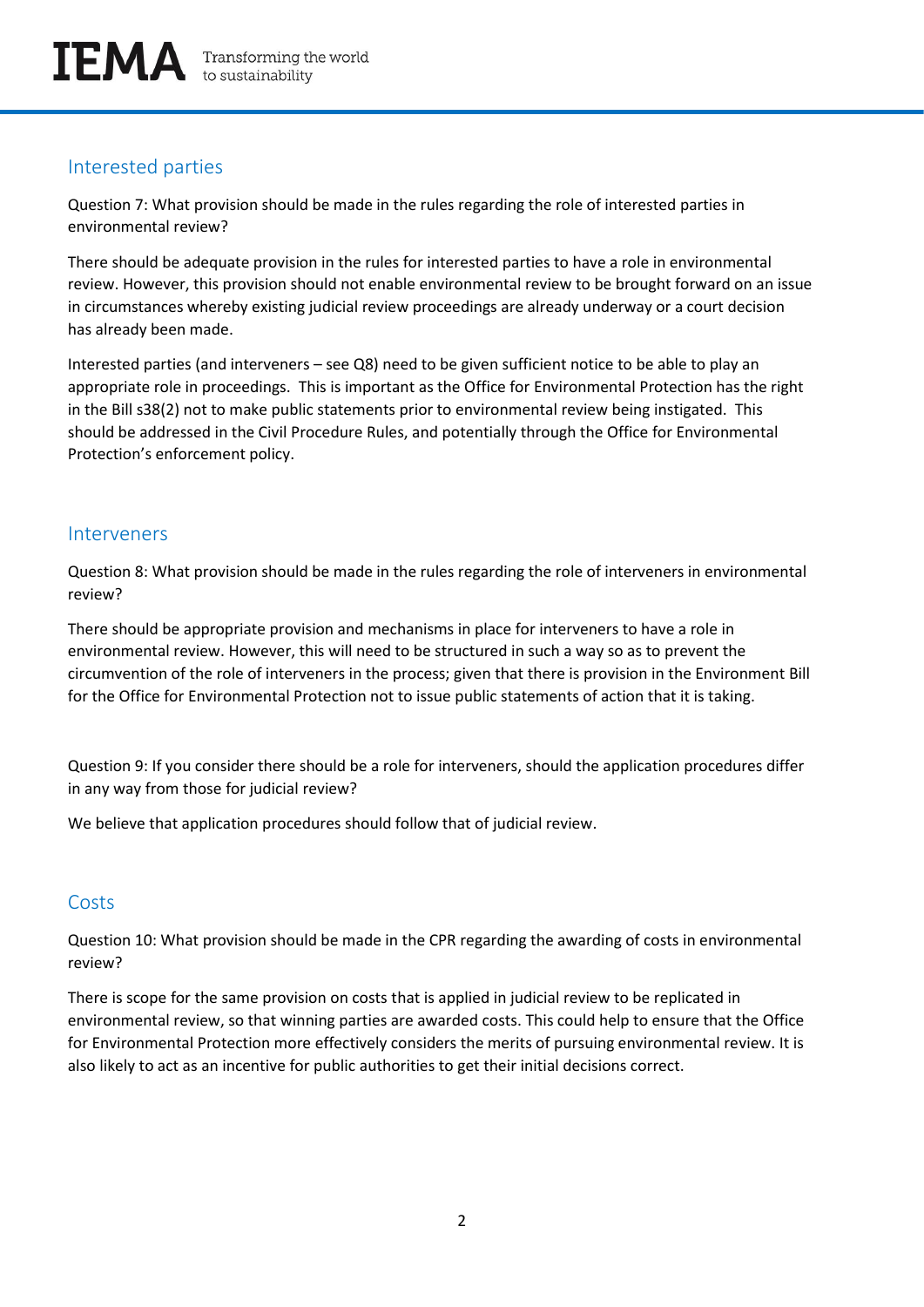Question 11: Should provision be made in the CPR regarding the costs of interested parties and interveners in environmental review?

Again, the existing general rule of interested parties not receiving costs should apply, but with the discretion of the court to award costs, for example, if the interested party deals with a key issue not covered by the Office for Environmental Protection, which the interested party has unique knowledge of. This approach reflects that environmental review is primarily for the Office for Environmental Protection.

# Whether cases may be decided without a hearing

Question 12: Should provision be made in the CPR to allow claims to be decided without a hearing, replicating CPR 54.18?

There should be provision made in the CPR for claims to be decided without a hearing in cases whereby the parties agree that there is no need for oral evidence sessions. However, this is not withstanding the likelihood that if the environmental review stage is reached then the chances are that one or more of the parties will want to appear before the court.

# General approach and other matters of procedure

Question 13: Are there any further areas where you consider the procedure for environmental review should differ from that for judicial review?

In its response to this consultation, the Office for Environmental Protection, $<sup>1</sup>$  set out how environmental</sup> review could differ from judicial review in the context of pre-action protocols and case management. We would support the further exploration of the issues raised in their response.

Question 14: Do you have any further comments on the approach that should be taken to amending the CPR to establish environmental review?

It will be important that in amending the CPR this doesn't unintentionally undermine the UK's implementation of the Aarhus Convention, given that the UN's Aarhus Convention Compliance Committee has already highlighted shortcomings in the UK's approach.

Currently there appears to be no time limit in the Environment Bill for environmental review to be brought. This will cause concern for developers and government bodies either promoting infrastructure projects or related policy as once a standard judicial review time limit has passed, then proposals will continue to be at risk from environmental review.

Whilst the Environment Bill provides that the quashing remedy should only be used if there won't be substantial prejudice, this will nevertheless cause uncertainty for an indefinite period for many 'good' major projects and policies.

<sup>&</sup>lt;sup>1</sup> Office for Environmental Protection (2021) Interim OEP consultation response on amending the Civil [Procedure Rules to establish environmental review](https://www.theoep.org.uk/report/interim-oep-consultation-response-amending-civil-procedure-rules-establish-environmental)